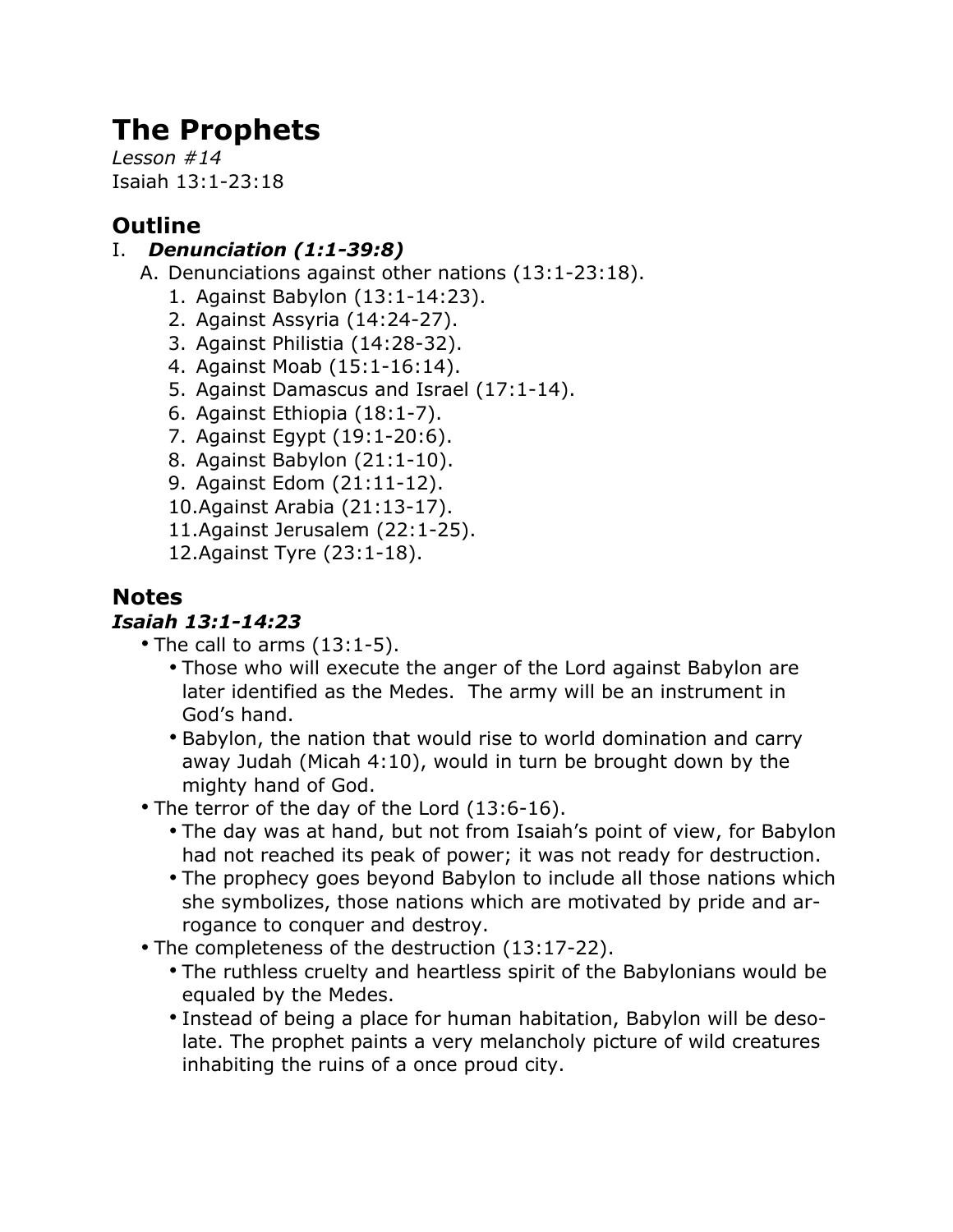- A song over the fall of the tyrant (14:1-27).
	- Compassion on Jacob (14:1-2).
		- The destruction of Babylon will be followed by the restoration of Israel. God will be gracious to them.
		- This prophecy was fulfilled as foreigners were conquered through the Spirit of God by means of the truth (2 Corinthians 10:5).
	- The song against Babylon (14:3-11).
		- This will not be a song of rejoicing at the misfortune of another, but a rejoicing in the work of God.
		- God's power has been pitted against the power of earthly rulers and their gods, and He has conquered.
	- The fall of the mighty (14:12-20).
		- Isaiah likens the Babylonian to a brilliant star whose glory is cut down by a fall from the height of heaven to the ground.
		- The mighty king of Babylon is subject to the weakness of all flesh, taking his place beside the smallest of the earth.
	- The vengeance of God (14:21-23).
		- The destruction would be such that the Babylonians would never again rise up and build cities.
		- A "besom" is a small broom used to sweep corners and clear out the trash. This symbolizes the completeness of Babylon's ruin.

## *Isaiah 14:24-27*

- God would break the Assyrian in the land, tread him under foot upon His mountains and remove his yoke and burden from Israel.
- This destruction of Assyria would be an assurance to God's suffering people that He would likewise destroy Babylon, removing her yoke from Judah's neck (Jeremiah 50:17-46).

## *Isaiah 14:28-32*

- In all likelihood, the Assyrians are the rod that is broken, Babylon is the serpent and the third power, which is not specified, is the fiery flying serpent that will complete the destruction.
- Though all the heathen nations be destroyed, God has founded Zion, which refers here to spiritual Zion, where all may find safety. When the Assyrians came, Zion stood because of the faith of Isaiah, Hezekiah and a small remnant.

## *Isaiah 15:1-16:14*

- Crying, weeping and trembling over desolation (15:1-4).
	- The baldness of their heads and cutting of their beards, a practice at that time to display grief, give emphasis to their dejection and woeful condition.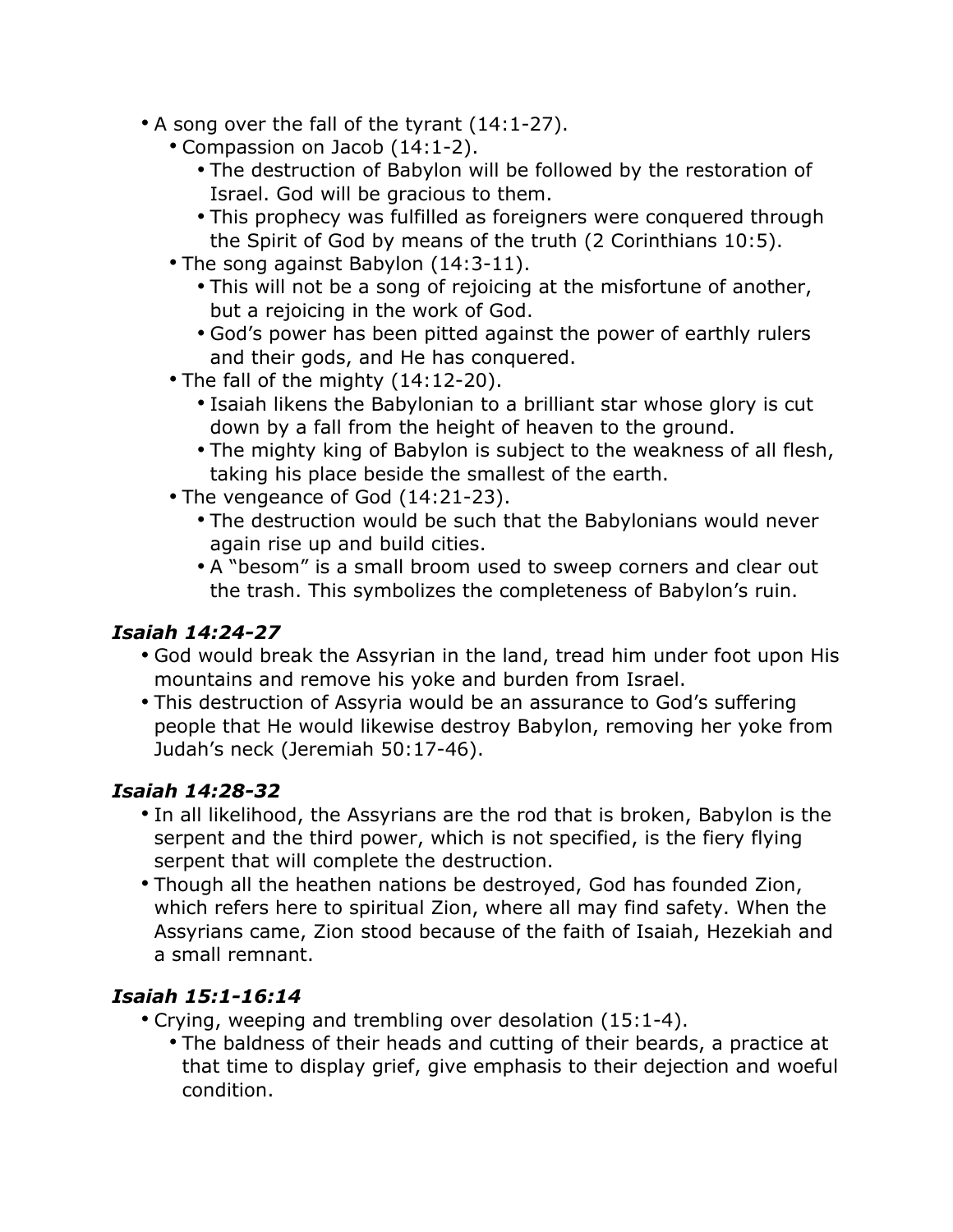- The armed men cry aloud -- not in victory but in despair -- as their hearts tremble within them because of their terror and distress.
- The prophet's lament (15:5-9).
	- The soul of the prophet is deeply touched by the severity of his prophecy, as evidenced by his words, "*My heart shall cry out for Moab.*"
	- The judgment of God will continue until the total destruction of the nation has been accomplished.
- Moab's hope (16:1-5).
	- In her distressed condition, Moab can find hope only in Zion, for God had founded Zion as the refuge of the afflicted (14:32).
	- Isaiah advises Moab to make a plea to Judah, for God would then show them mercy. Salvation is always from God.
- Moab's rejection of this hope (16:6-12).
	- Although He gave them the ability to turn from destruction, they did not because of their arrogance, pride and wrath against Judah.
	- Moab will wail for himself; every individual will join in the wailing, for the basis of the nation's pride and boasting will be taken away.
- The time of the visitation on Moab (16:13-14).
	- Isaiah's prophecy against Moab had probably been spoken earlier in his prophetic ministry. It is now about to be fulfilled.
	- "*The years of a hireling*" indicates a definite period. All of the glory of Moab will be brought into shame and dishonor. Of all her inhabitants, only a very small remnant were spared (Jeremiah 48:45-47; Zephaniah 2:9).

## *Isaiah 17:1-14*

- The judgment against Damascus (17:1-3).
	- The prophet states that Damascus will never again be the city of importance that she one was; her glory will be as a ruinous heap.
	- With its neighboring cities, it will be so completely forsaken that the land will be a place for flocks to graze, a place where they can lie down in peace with no one making them afraid.
- The leanness of Jacob (17:4-11).
	- Three figures are employed to emphasize how few will make up the remnant of Israel.
	- Realizing the futility of trust in other gods, the small remnant will look instead to their Maker, the Creator of all things, as the only one worthy of respect and worship.
- The destruction of the invader (17:12-14).
	- Assyria will come with the destructive force of a raging sea; but it will not always be so. God uses the nations to accomplish His purpose and then scatters them, bringing them to an end.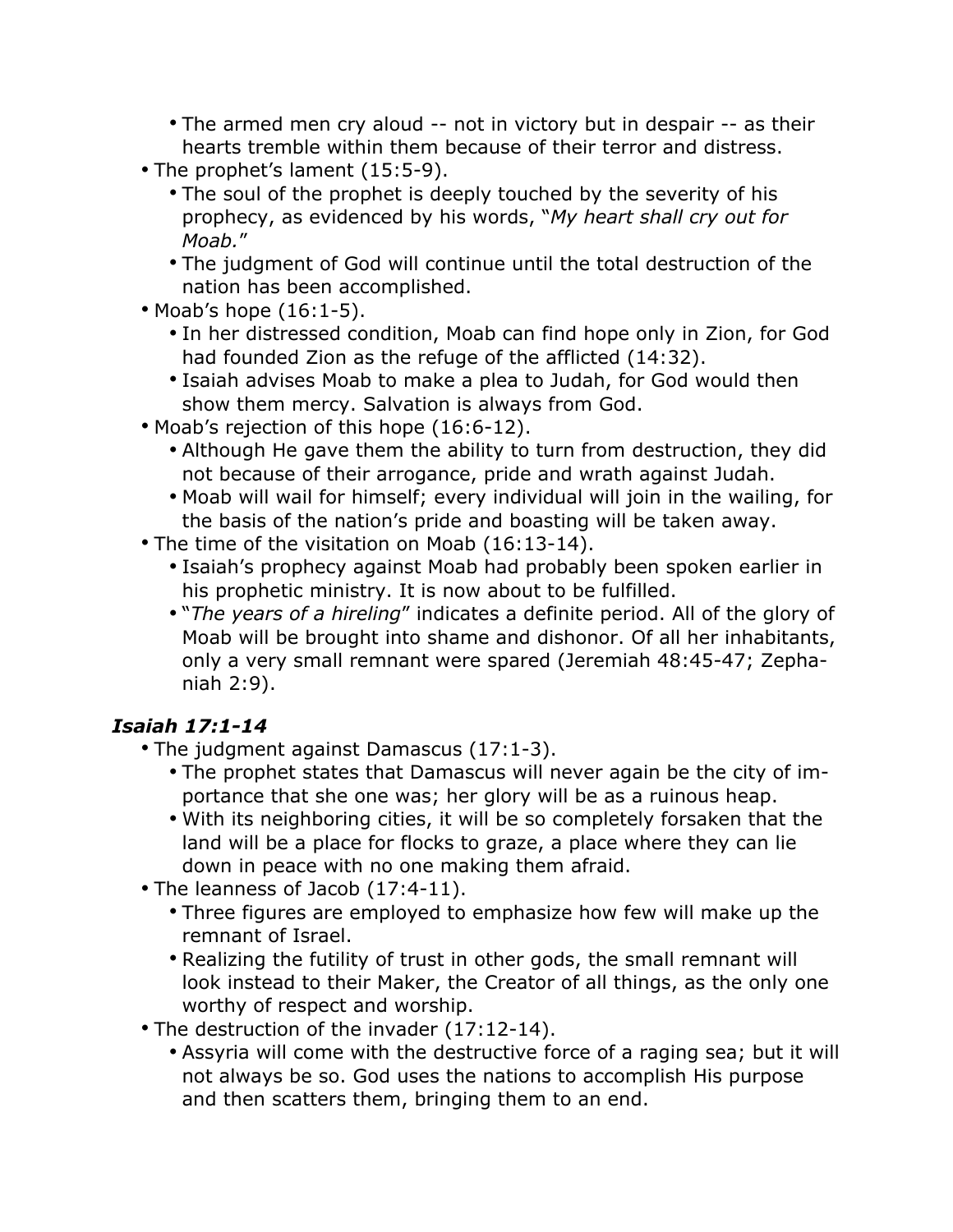• The meaning of the prophecy in vs. 14 became clear with the destruction of Sennacherib's army before the gates of Jerusalem.

#### *Isaiah 18:1-7*

- The ambassadors and the prophet's word (18:1-3).
	- The "*shadowing with wings*" represented a land of insects. They probably represented the multitudinous army that Ethiopia could mobilize.
	- From the hills and mountains in the land of Judah Jehovah is going to act, and His action will serve as a rallying point for those who worship Him and as a warning of judgment for those who do not.
- God is in control (18:4-6).
	- In the midst of world foment and upheaval, God speaks through Isaiah, declaring His calm control of world affairs.
	- The Assyrian had boasted of his greatness, but he had failed to realize that he was dealing with God and not with an idol.
- Ethiopia's homage to the Lord (18:7).
	- The Ethiopians will be so awed by the mighty power of God and so grateful for their deliverance that they will send a present to Him (Zephaniah 3:10).
	- Glory and honor belong to God, but shame and destruction will come to those who trust in their own vanities.

## *Isaiah 19:1-20:6*

- Threats (19:1-17).
	- The failure of idolatry (19:1-4).
		- God's stirring up Egyptians against Egyptians indicates a state divided by internal strife and anarchy.
		- In the midst of this internal strife and confusion counsel will fail, for God will bring it to nought (Psalm 33:10).
	- Natural and economic disaster (19:5-10).
		- The dry rivers were probably a symbol of the wasting and decline of the nation, the death of her empire.
		- The whole economy of a once great empire will wither away. The glory of Egypt will be brought low.
	- Foolish counsel (19:11-15).
		- No prince can claim that he is the son of the wise, the son of the ancient kings, for his advice and its consequences will betray him.
		- The strong leaders of the people, instead of directing them properly, have led them on a course of destruction. Their actions are comparable to the staggering of an intoxicated man who falls and wallows in his own vomit.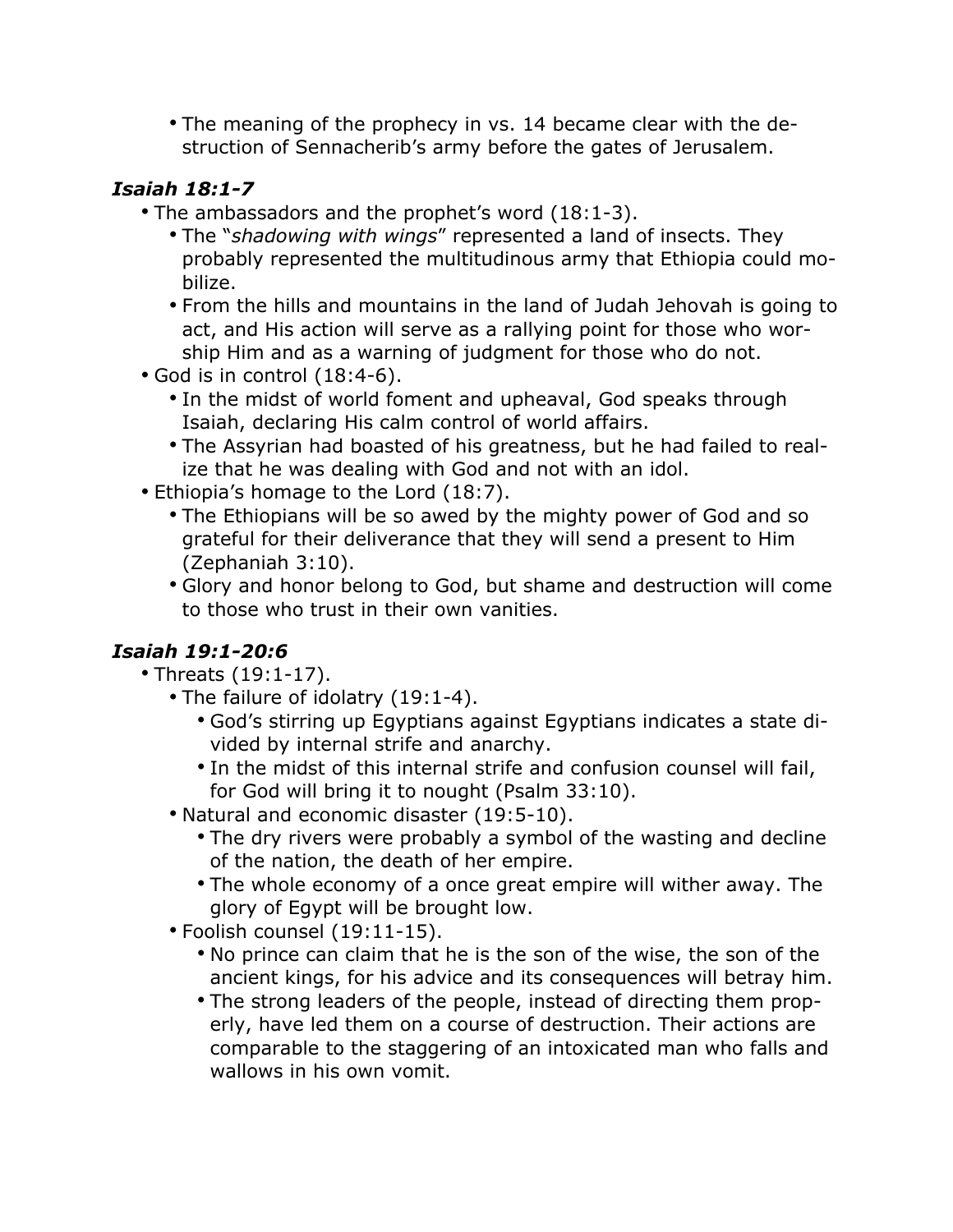- Fear and terror (19:16-17).
	- There would be a spirit of softness and timidity likened to women in contrast to the fierce determination of male warriors who fight and defend.
	- At no time in history has the nation of Judah been a terror to Egypt; it is Judah's God that inspires dread (Deuteronomy 2:25).
- Promises (19:18-25).
	- The transition from threats to promises (19:18).
		- The phrase "*in that day*" ties the prophecy of blessings to the time period in which the prophecies of judgment will be fulfilled. Out of days of judgment come experiences of blessing.
		- Amid idolatry and confusion there will be some who swear to God while they continue to speak the mixed language of error and truth until the pure spiritual language of God comes.
	- God will be known to Egypt (19:19-22).
		- The true worship of God will be established in the midst of that idolatrous land. The "*altar*" and "*pillar*" were symbolic (2:2-4; 11:10; 42:6; 56:7).
		- The prophecy seems to look for its fulfillment in the Messiah. This is confirmed in the following verses. When they call upon God in the midst of affliction and chastening, He will answer by healing them.
	- The universal worship of God (19:23-25).
		- Assyria and Egypt will travel over a highway so that they might worship together, having been reconciled in a common faith.
		- The carnal spirit which has dominated and controlled all the actions of Assyria and Egypt will be brought under the power of God's Spirit (11:6-9).
		- God has redeemed the enemies of Judah and brought them together into one body with His people.
- The trust that failed (20:1-6).
	- The year that Tartan came to Ashdod was 731 B.C. This was not the name of an individual but the title of the Assyrian commander-inchief.
	- As Isaiah, God's servant, has walked for three years naked and barefoot, so the king of Assyria will lead away into exile the captives of Egypt and Ethiopia.
	- A decisive blow was struck between Assyria and Egypt when, in 663 B.C., Ashurbanipal invaded the land and sacked Thebes (No-amon, Nahum 3:8), carrying away captives and large quantities of booty.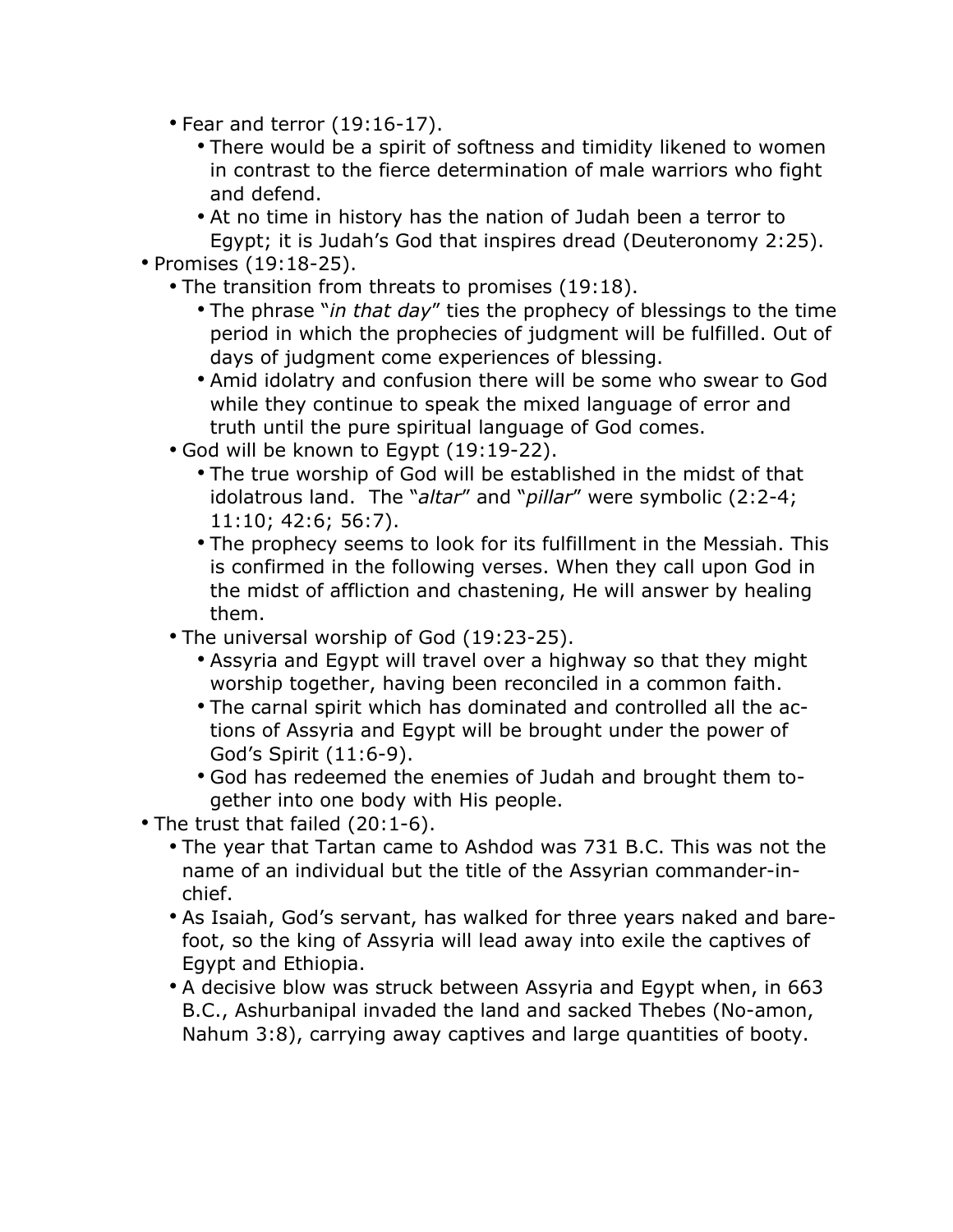#### *Isaiah 21:1-10*

- The hard vision (21:1-5).
	- This judgment against Babylon will cause the sighing of the oppressed peoples, especially Judah, to cease; judgment against Babylon provides deliverance for God's people.
	- The horror of the vision so frightened him that his heart fluttered; the twilight which he had desired for Babylon has now turned him to trembling.
- The watchman and his mission (21:6-10).
	- God's power will triumph and the powerless gods of the great heathen kingdom will be brought to nought and cast down.
	- After Judah has been threshed and winnowed by God, and He thus gets His grain, the floor (Babylon) will be destroyed.
	- The prophet now declares that he has been true to his commission; he has declared the message to both Babylon and Judah.

## *Isaiah 21:11-12*

- The crier symbolizes the deep anxiety and misery of the nation, whereas the watchman is the representative of God, the only one who can give an answer to the question.
- Edom is a people destined to the silence and night of death. Night after night came upon the nation until finally, about the time of the destruction of Jerusalem in A.D. 70, they either drifted or were driven into the desert and disappeared.

## *Isaiah 21:13-17*

- The people of Arabia were known as "*the children of the east*" (Judges 6:3; 7:12), and were renowned for their wisdom (1 Kings 4:30; Obadiah 8).
- The fate of Arabia was guaranteed. Babylon would complete what Assyria had begun. The silence of death would descend upon Arabia as it had upon Edom; the night would finally come.

## *Isaiah 22:1-25*

- The rebuke of the people's spirit of frivolity (22:1-14).
	- The rulers and judges who should defend and lead the people will fail them and be captured, bound and carried afar off.
	- The people's error was in their failure to look to God, the source of protection and deliverance, the one who had determined their destruction if they turned away from Him (Deuteronomy 28:15-68).